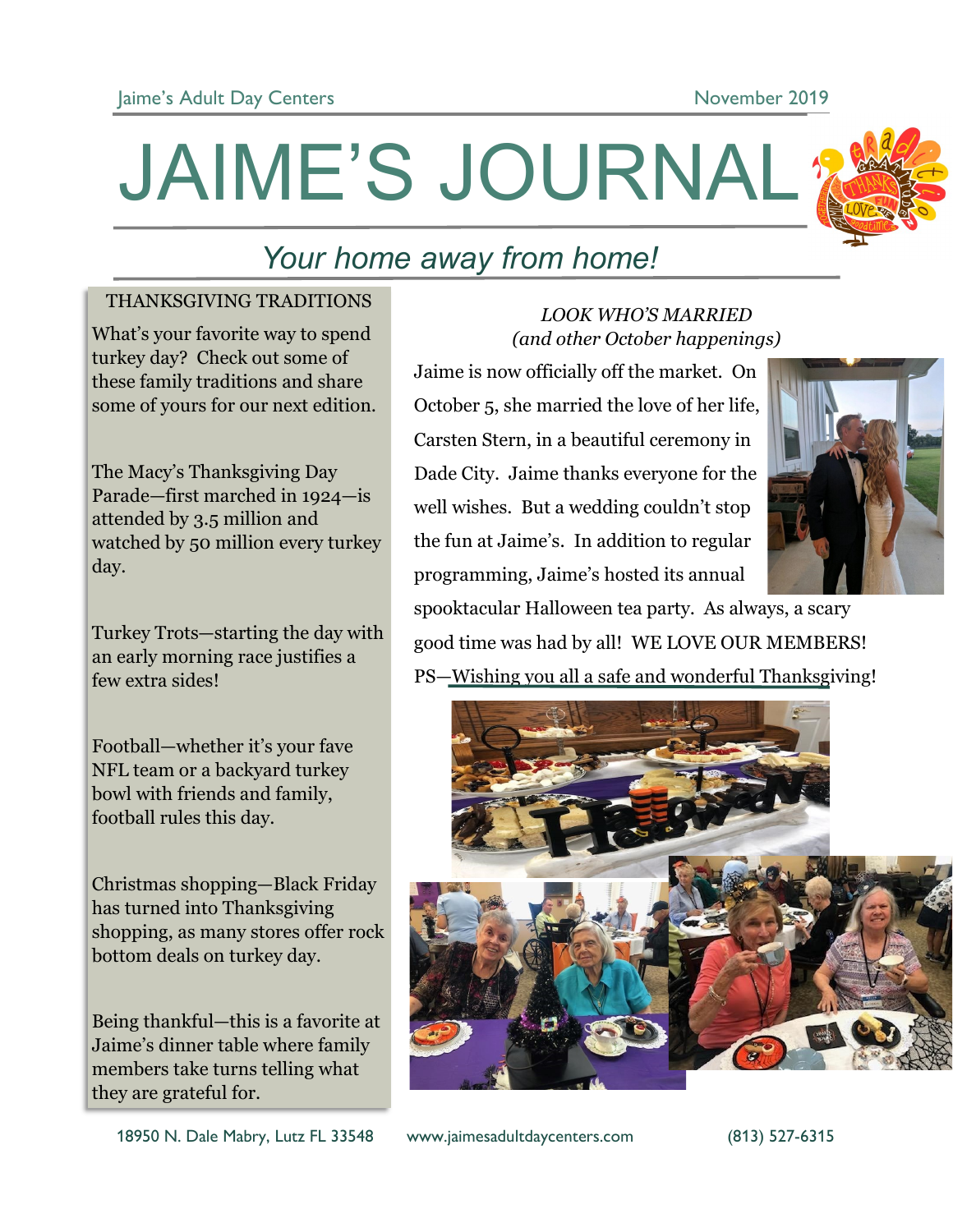#### Jaime's Adult Day Centers **November 2019**

Activities to stimulate your loved ones using the 5 Dimensions of Wellness in celebration of Halloween!

- Get up early and run a turkey trot. If you can't make one of the big events, make one of your own. And remember, a walk can be a trot! (Physical)
- Share favorite childhood traditions and be amazed at how much your loved one recalls of Thanksgiving days of yesteryears. (Emotional)
- Kick off the holiday season this weekend with shopping, tree decorating and even tree lighting ceremonies. (Social)
- Come up with as many words as possible related to turkey day. Research the first celebration and quiz your family members. (Intellectual)
- Practice being thankful. Even make a daily list of 5 things for which you are grateful and next year at dinner, you will have a list of 150 things! (Spiritual)

Look for more ways to stimulate your loved one in next month's edition of Jaime's Journal and have a Happy Thanksgiving!

#### **THE MEDICARE ADVANTAGE**

 Surely you have seen the ads. Stick with traditional Medicare? Switch to an advantage plan? Open enrollment began October 29 and will run through December 7. Here are some basics on the plan.

- 1. Part A—covers hospitalizations, skilled nursing facility care, Hospice care and home health care. This is generally provided at no cost to the recipient.
- 2. Medicare Part B—covers medically necessary services and preventative services, including doctors' visits and medical testing. The expected monthly premium in 2020 for Part B is \$144.30.
- 3. Part D—covers prescription drugs. Premiums average \$40.00 per month.
- 4. Part C—also known as Medicare Advantage (MA) plans. Medicare pays a fixed amount to private insurance plans. These plans generally offer different services than traditional Medicare.

 There are many factors to consider in deciding on traditional Medicare or an advantage plan. Many people are drawn to MA plans because they offer coverage for vision, hearing and dental benefits above what traditional Medicare provides. Under most MA plans, you must see specific doctors while with traditional Medicare, beneficiaries choose their physicians. More information can be found in the *Medicare and You* book or at www.Medicare.gov.

**MEDICARE** 

**HEALTH INSURANCE**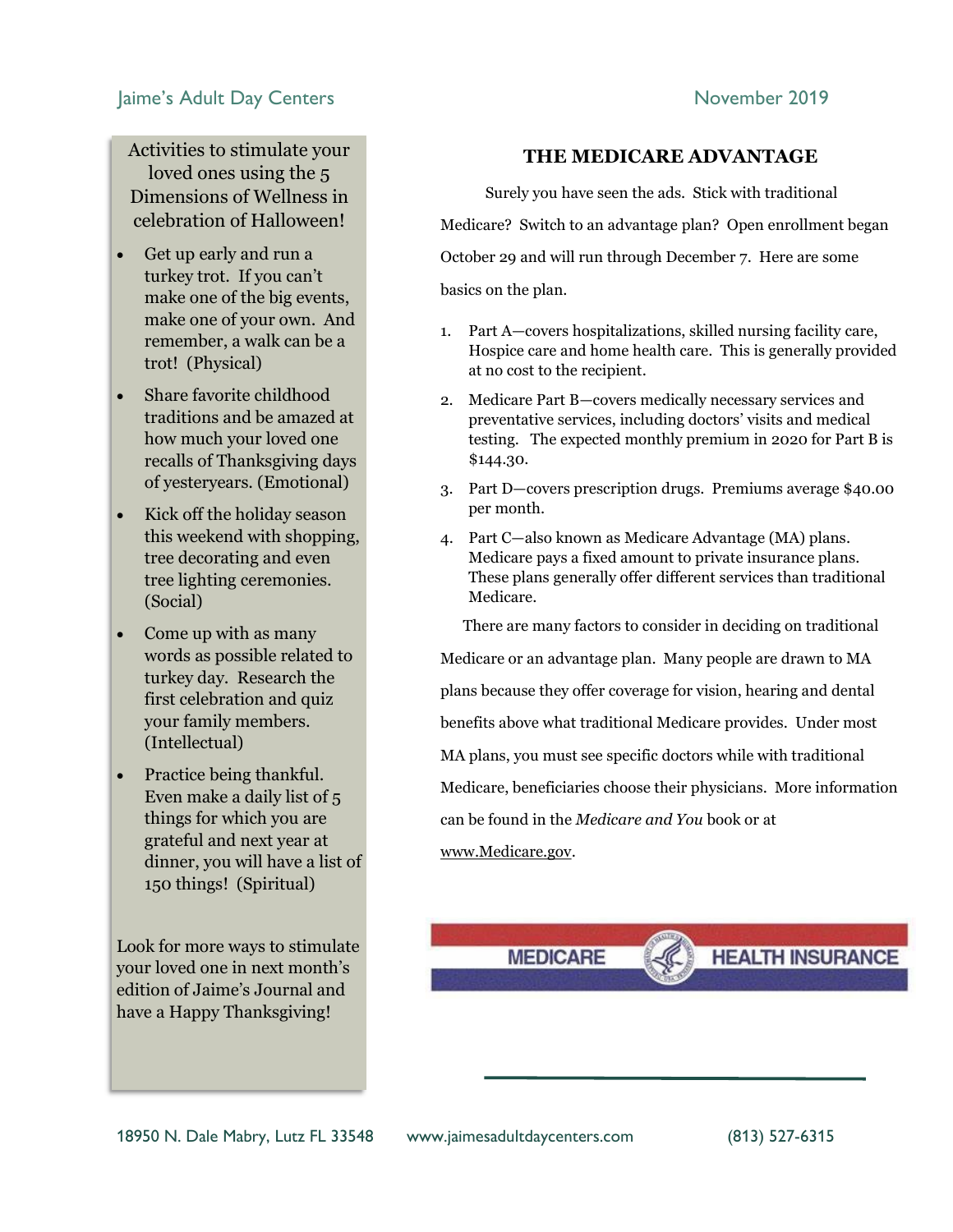### SPICE IT UP

Pumpkins are everywhere—pies, bagels, cookies, coffees . Check out Jaime's favorite pumpkin cream cheese pie below. Your family members will love you after just one bite!

1/4 teaspoon ginger, ground 1 can pumpkin

3 eggs

- 1 teaspoon cinnamon, ground 1/4 teaspoon cloves, ground 3 tablespoons all purpose flour 1/4 teaspoon nutmeg, ground 1 cup sugar 1 pie crust, refrigerated
- 2 packages cream cheese 1 tablespoon milk

Heat oven to 375. Place pie crust in 9 inch pie pan. Bake until golden brown approximately 8 minutes.

Beat sugar, flour and cream cheese on low until smooth. Reserve 1/2 cup. Add remaining ingredients except milk. Beat on medium speed until smooth. Pour into crust.

Stir milk into reserved cream cheese and stir over pumpkin mixture. Cut through cream cheese and pumpkin mixtures in S shapes to create swirl effect.

Bake 35 to 45 minutes. Cool 30 minutes, refrigerate 4 hours and ENJOY!

# Caregiver's Corner

# **HOLIDAY SURVIVAL TIPS**

**Everyone here at Jaime's wants your holiday to be full of JOY. Here are some tips to help ensure the best holiday season ever!**

- **Don't make too many holiday commitments.**  As a caregiver, you may already be overwhelmed and the stress of adhering to a tight schedule may be too much for you and your loved one with dementia.
- **Consult a doctor before traveling with a person who has dementia.** Traveling during the holidays is stressful for anyone and even much more so for someone with dementia. If you have to travel, plan ahead and be prepared.
- **Discuss your plans with your loved one with dementia.** You may not want to provide every detail but do let your loved one know of plans. Being included in the fun of planning can be a treat for everyone.
- **Consider a potluck where everyone brings a dish rather than trying to prepare everything yourself.** You could also recruit your loved one to help in some of the preparations and create some wonderful moments for you and your loved one.
- **Be okay with creating new traditions.** Change can be a good thing when embraced. New traditions can be as exciting as old ones.
- **Take care of yourself.** Be sure to eat healthy (but do sneak some holiday cookies!), exercise, get plenty of rest and have some "me time' even if it is only 15 minutes every day.
- **Remember the real reason for the season.** As we celebrate the birth of our Savior, take a moment and reflect on your many blessings! An attitude of gratitude is the key to a joyous season.